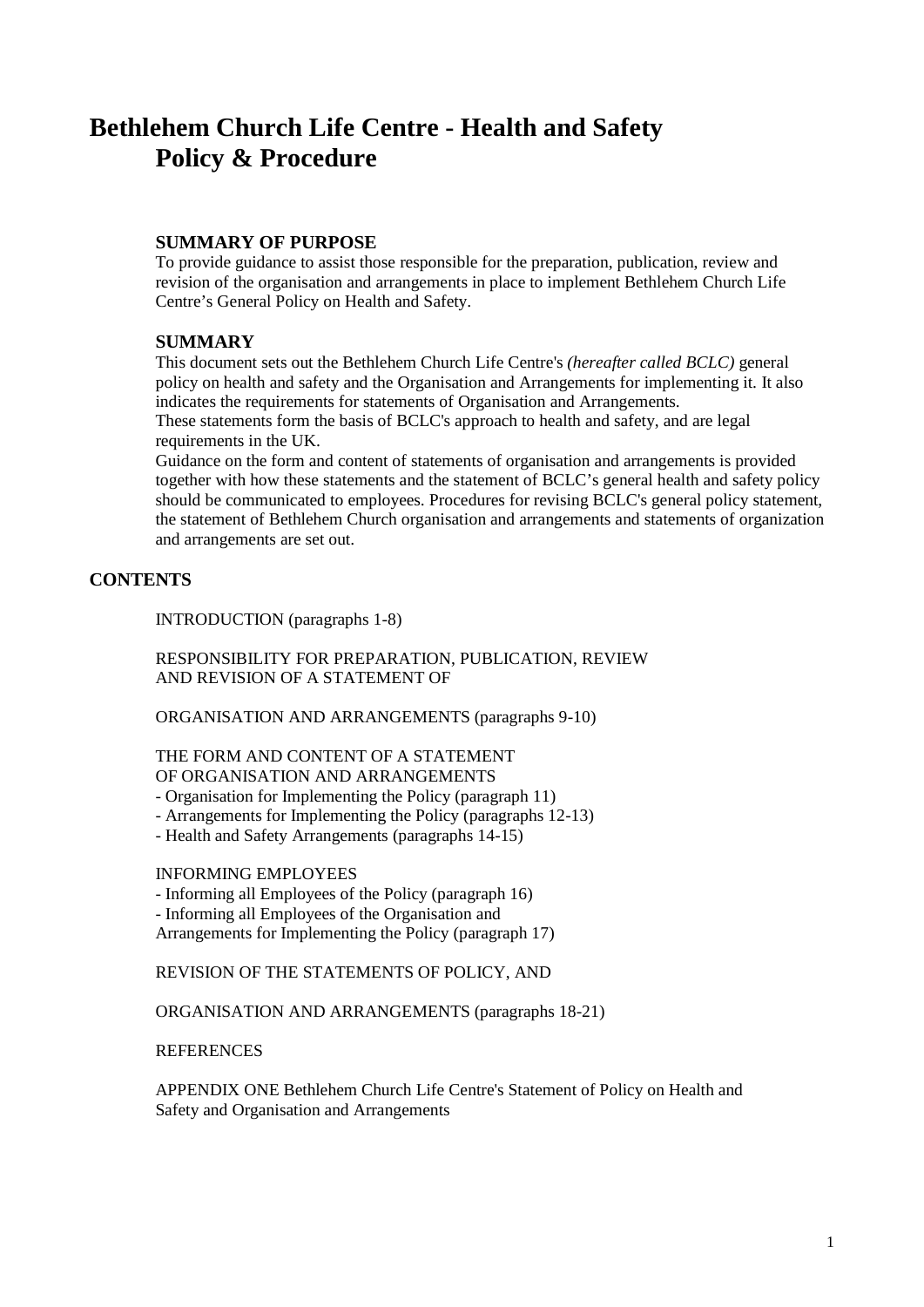# **INTRODUCTION**

1. A written policy on health and safety is fundamental to BCLC achieving a good and improving performance. This must be backed up by a clear statement of the Organisation and Arrangements by which it will implement this policy.

These issues are essential requirements of the UK's Health and Safety at Work, Act (1974).

2. BCLC's general health and safety policy is published as a formal Policy Document (PD). Reproduced in Appendix 1 of this document, the PD sets out BCLC's intentions and the standard it expects. In particular, in the statement of Organisation and Arrangements, it allocates responsibilities for the action necessary to meet these intentions.

3. It is also necessary to prepare a statement on the organisation and arrangements for implementing that policy, and to bring both statements to the notice of all employees. The organisation and arrangements BCLC has in place are set out in the PD.

4. There is a further requirement in the Management of Health and Safety Regulations to make and give effect to appropriate arrangements for effective planning, organisation, control, monitoring and review of preventive and protective measures. Where more than five persons are employed the arrangements must be recorded.

5. Paragraphs 9 -10 of this document set out the responsibility for the preparation, publication, review and revision of statements of Organisation and Arrangements.

6. Paragraphs 11-17 of this document provide guidance on the form and content of statements of organisation and arrangements, and how these and BCLC's health and safety policy should be communicated to employees.

7. Paragraphs 18-20 set out procedures for revising the general policy statement and/or the statements on organisation and arrangements.

# **RESPONSIBILITY FOR PREPARATION, PUBLICATION, REVIEW AND REVISION OF A OF ORGANISATION AND ARRANGEMENTS**

8. The responsibility for ensuring that the statement of organisation and arrangements for BCLC is prepared and rests with BCLC Core Leaders.

It is BCLC Core Leaders' responsibility to approve the statement and to ensure it is brought to the attention of all employees and that it is reviewed from time to time and whenever a significant change occurs.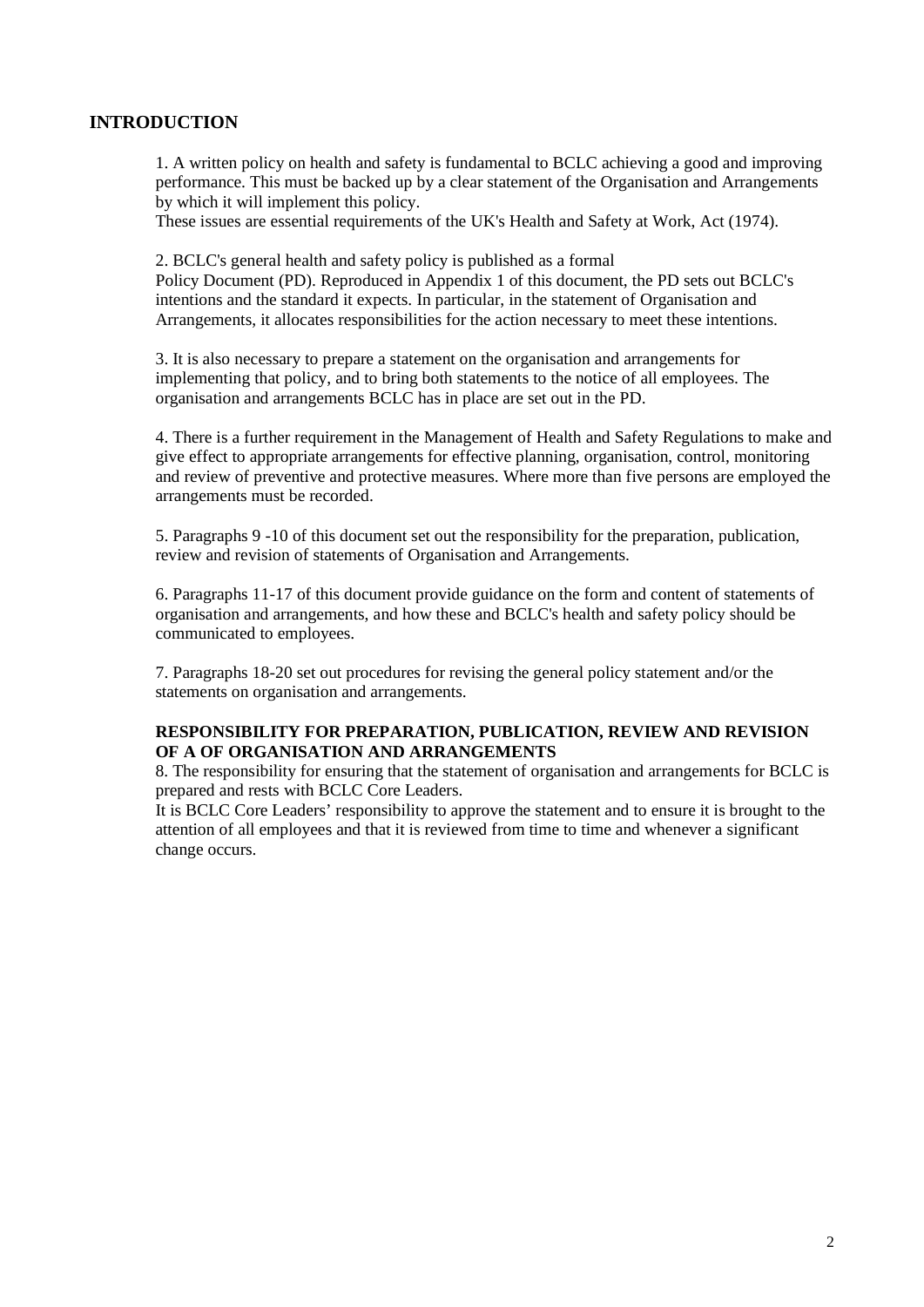# **THE FORM AND CONTENT OF BCLC'S STATEMENT OF ORGANISATION AND ARRANGEMENTS**

# **Organisation for Implementing the Policy**

9. The organisation for implementing the policy is mainly a matter of allocating responsibilities and duties, and establishing the principle of accountability. This is largely done by function in BCLC's statement of the organisation and arrangements it has in place for implementing the policy. BCLC should supplement this information with details, such as a names and telephone numbers of persons having special responsibility. Information which might need to be given to employees to satisfy other legal requirements, e.g., The Management of Health and Safety at Work Regulations, Fire Precautions Act, etc, could be incorporated into the statement.

# **Arrangements for Implementing the Policy**

10. The statement of the arrangements for implementing the Policy should enable each employee to understand what the Policy means for him/her, how it is being applied at his/her workplace and how he/she can contribute to its effectiveness. Thus the statement of arrangements should be relevant to the individual and his/her place of work.

# **Health and Safety Arrangements**

11. The Management of Health and Safety at Work Regulations 1992 require employers to have effective arrangements in place to manage health and safety. The effort required to satisfy the Regulations and will include the following elements:-

a) Planning - A systematic approach should be adopted which identifies priorities and sets objectives.

b) Organisation - Establish the necessary structure to ensure a progressive improvement in health and safety performance.

c) Control - Ensure the measures agreed to secure health and safety at work are implemented and maintained as planned.

d) Monitoring and Review - Health and safety performance should be continually monitored and reviewed with progressive improvement being achieved through constant development of policies, approach and techniques of risk control.

# **Records**

12. Records of these arrangements will include reference to the items in the Table below: **Subject** Refer to

| <b>Health and Safety Arrangements</b> | Planning/design of plant, processes, etc.:<br><b>Setting objectives:</b><br>Safety programmes/improvement plans:<br>Management structure and allocation of<br>responsibilities:<br>Checking implementation plans:<br>Monitoring and review of improvement<br>plans:<br>Appraisal of objectives: |
|---------------------------------------|-------------------------------------------------------------------------------------------------------------------------------------------------------------------------------------------------------------------------------------------------------------------------------------------------|
| Hazard                                | Main hazards encountered:                                                                                                                                                                                                                                                                       |
| <b>Risk Assessment</b>                | Arrangements for assessing risks to<br>employees and others:<br><b>Identification of control measures:</b>                                                                                                                                                                                      |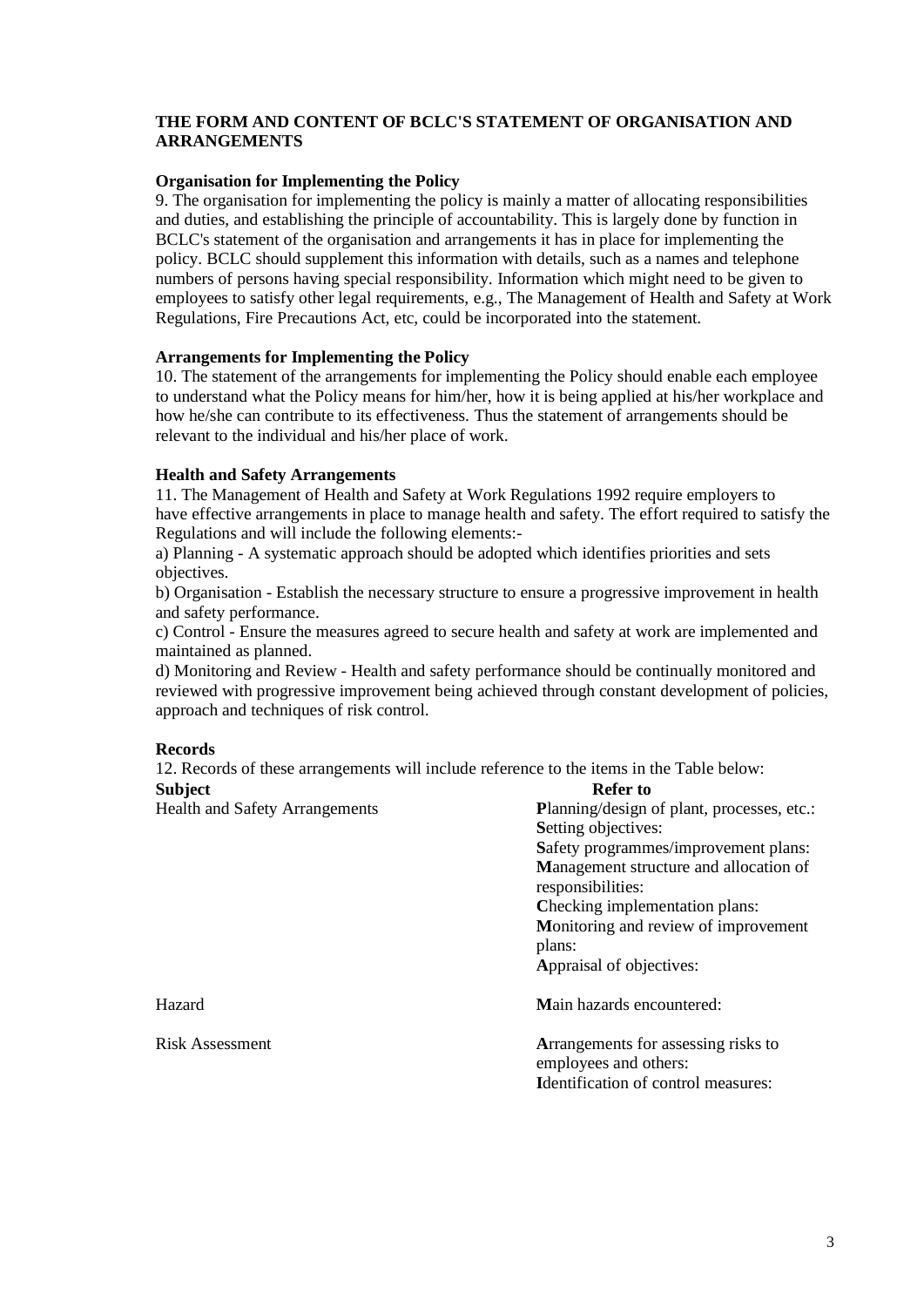| Health and Safety Assistance                 | <b>Outline</b> how potential hazards are<br>identified and risks eliminated or<br>controlled:                                                                                                                                                                                                    |
|----------------------------------------------|--------------------------------------------------------------------------------------------------------------------------------------------------------------------------------------------------------------------------------------------------------------------------------------------------|
| Safe Working Procedures (SWP's) and<br>Rules | SWP's and systems of work:<br>Employees' responsibility to follow SWP's:<br>Action in the event of non-compliance:<br>Communication of and, where necessary,<br>training in SWP's:<br>Monitoring application of SWP's and rules:<br>Review and, where necessary, revision of<br>SWP's and rules: |
| <b>Audit and Review</b>                      | Developing and use of audits to identify<br>new hazards and whether risks are<br>adequately controlled:<br>Assessing effectiveness of standards and<br>procedures:                                                                                                                               |
| Objectives and Improvement Plans             | Arrangements for formulating objectives<br>/programmes for performance<br>improvement:<br>Monitoring progress and, where necessary,<br>taking action:                                                                                                                                            |
| Accident Reporting and Investigation         | System of accident reporting/investigation<br>Purpose of reporting/investigation:<br>Importance of employee reporting<br>accidents:                                                                                                                                                              |
| <b>Information and Problem Solving</b>       | Media for providing relevant information<br>on health and safety and stimulating:<br>analysis and health and safety problem<br>solving:                                                                                                                                                          |
| <b>Instruction and Training</b>              | Commitment to provide instruction on<br>Health and Safety and, where necessary,<br>train all levels of employee in health and<br>safety to provide knowledge and skills<br>needed to attain competence for safe<br>working:<br>types of training, e.g. induction, job<br>training etc.:          |
| <b>Employee Consultation</b>                 | Arrangements for effective consultation<br>with employees on health and safety<br>matters:                                                                                                                                                                                                       |
| Supervision and Instruction                  | Provision of adequate supervision and<br>Instruction by properly trained and<br>Competent supervisory management                                                                                                                                                                                 |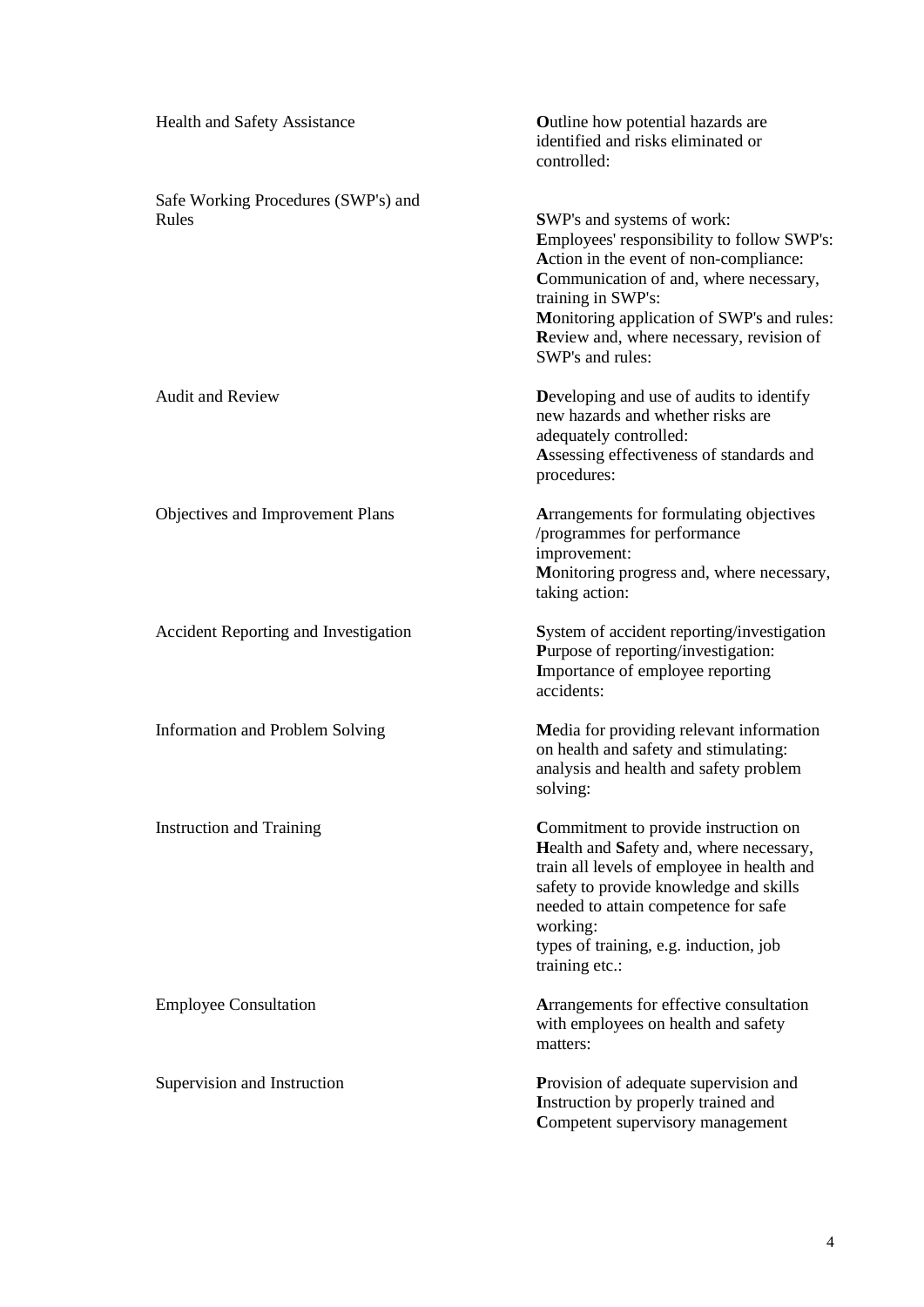| <b>Fire Prevention</b>        | Fire prevention provisions -<br>protection/detection systems; procedures<br>and training:                                                                                 |
|-------------------------------|---------------------------------------------------------------------------------------------------------------------------------------------------------------------------|
| Suppliers                     | Arrangements for obtaining information<br>from suppliers on health and safety aspects<br>of substances and articles for use at work                                       |
| Contractors                   | Approach for dealing with contractor<br>safety and employee safety arising from<br>contractors' activities                                                                |
| Visitors and the Public       | Measures to safeguard the public from<br>risks to their health and safety arising from<br><b>BCLC's activities:</b>                                                       |
| Records                       | Arrangements for records needed to<br>comply with statutory requirements:                                                                                                 |
| Research in Health and Safety | Participation in appropriate research<br>projects as needs are identified:                                                                                                |
| <b>Emergency Plans</b>        | Arrangements for dealing with serious and<br>imminent danger including evacuation<br>procedures:                                                                          |
| Occupational Hygiene          | Arrangements in place to carry out<br>monitoring of exposure to dangerous<br>substances/agents and to check other<br>factors relevant to the occupational<br>environment: |
| <b>Health Surveillance</b>    | Arrangements required by specific<br>legislation or where risk assessment<br>indicates that a disease/adverse health<br>condition related to work may occur:              |

# **Informing all Employees of the Policy**

13. The law requires that BCLC's policy be brought to the notice of all employees. To this end a copy of the policy as illustrated below should be made available to inform all employees of the Organisation and Arrangements for Implementing the Policy.

14. BCLC's policies place general duties on management at all levels, All managers, therefore, should fully understand not only their responsibilities under the policy, but also the organisation and arrangements as it affects their job and their role in implementing the policy.

# **Revision of the Statement of BCLC's Policy and Statement of Company Organisation and Arrangements**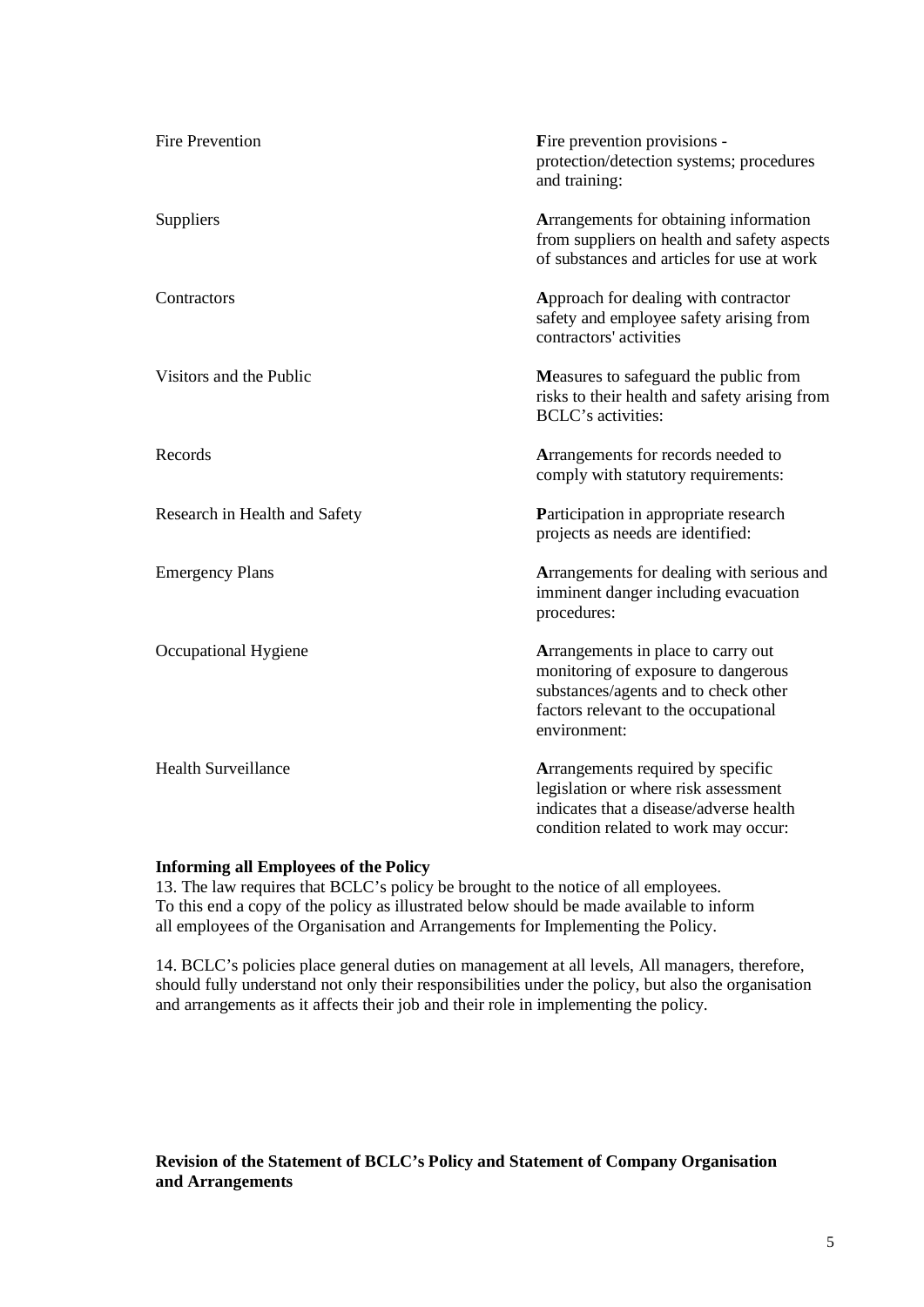15. BCLC's health and safety policy and the organisation and arrangements have to be reviewed when necessary. BCLC Core Leaders will keep the policy and the organisation and arrangements under review and propose any changes. When changes are made they will be brought to the notice of all employees.

# Appendix 1 **Bethlehem Church Life Centre's Health and Safety Policy**

Bethlehem Church Life Centre aims to conduct its business so that:

**T**here will be no injury or ill health to people when they work for BCLC, provide services to it, visit its premises or use its products;

There will be no damage to buildings, equipment, materials, or any other property as a result of accidents or fires.

To this end Bethlehem Church Life Centre will strive for continuous improvement in health, safety and fire prevention.

# **Organisation and Arrangements for the Implementation of Bethlehem Church Life Centre's Health and Safety Policy**

# **1 General Responsibilities of Team Leaders and All Employees**

1.1 To establish, maintain, review and, where necessary, revise the organisation and arrangements required to make this policy work within the framework established by BCLC; 1.2 Each Team Leader will promote healthy and safe working, fire prevention, and control of the

risk of damage to buildings and equipment.

1.3 Each Team Leader to secure compliance with legal obligations in relation to health and safety and fire prevention;

1.4 Each Team Leader to require others who carry out work or visit BCLC or provide services, to adopt similar standards in relation to health, safety and fire prevention.

1.5 Each employee to take care of their own and other persons' health and safety;

1.6 Each employee to follow safe working practices and procedures applicable to their work and working environment at all times;

1.7 Each employee to use articles and substances provided for their use, including plant, equipment, materials, safety devices and personal protective equipment in accordance with instructions and training provided;

1.8 Each employee to actively co-operate in applying the health and safety policy;

1.9 Each employee to take appropriate action to remedy any hazardous situation which comes to their notice.

# **2 Health and Safety Responsibilities**

# **Church Core Leaders**

2.1 BCLC Core Leaders are responsible for the health and safety policy.

2.2 BCLC Core Leaders are responsible and accountable to BCLC for ensuring that appropriate policy proposals are made and, when adopted, applied: That BCLC's performance is monitored; and for advising and keeping BCLC informed on any relevant health and safety matter.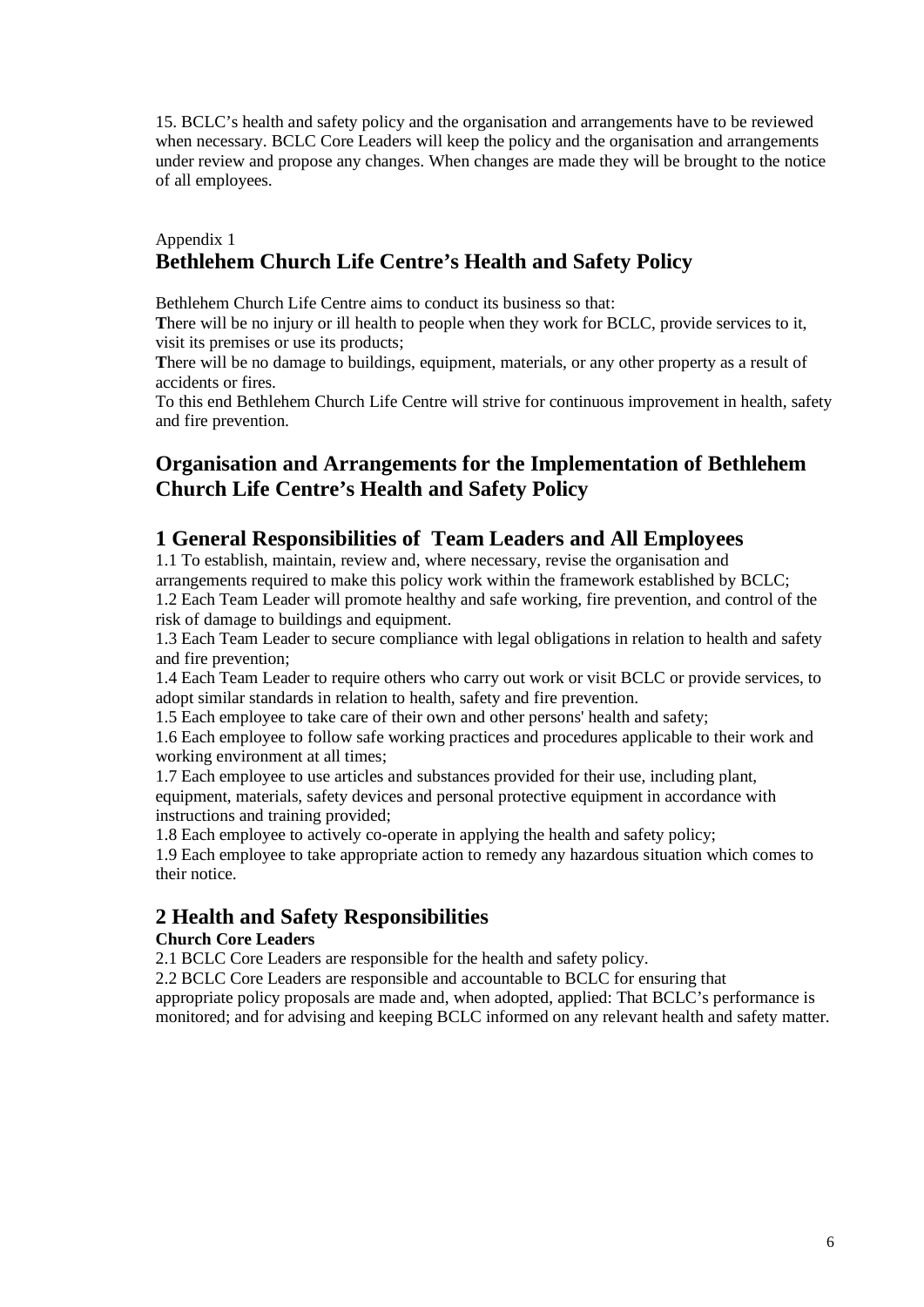# **Team Leaders**

2.3 The Team Leaders are responsible and accountable to the Core Leaders for:

2.3.1 ensuring that the health and safety policy is implemented within their area of control by agreeing a programme of work for health and safety, setting objectives and monitoring their effectiveness and achievement;

2.3.2 keeping the Core Leaders informed on progress in the implementation of the health and safety policy and the attainment of objectives;

2.3.3 Team Leaders (i.e., those who directly control the work of others) are responsible for organising their day-to-day work in compliance with the health and safety policy:

2.3.4 ensuring that safe working procedures are followed and that safe working conditions are maintained;

2.3.5 seeing that employees are trained and instructed in safe working methods and follow them; 2.3.6 encouraging safe behaviour and application of problem solving techniques in addressing health and safety issues;

2.3.7 investigating accidents and hazards and taking steps wherever possible to prevent accidents, injury and ill health by eliminating or minimising the risks.

2.4 Team Leaders have overall responsibility within their areas of control for securing compliance with the health and safety policy. In particular, they are responsible for actioning the matters set out below, where applicable;

# **2.4.1 Positive Management of Health, Safety and Fire Prevention**

The promotion of health, safety and fire prevention by the adoption of positive health and safety management such that hazards are identified, risks evaluated and any appropriate steps taken to ensure that suitable safeguards are provided where the risks cannot be eliminated.

# **2.4.2 Risk Assessment**

Application of appropriate risk assessment techniques to identify hazards and those who might be harmed by them; to assess the risks and determine whether the risks are adequately controlled and what further action might be necessary to achieve adequate control.

# **2.4.3 Standards**

The introduction and application of appropriate standards necessary for meeting the requirements of legislation and the policy on health and safety.

# **2.4.4 Objectives and Improvement Plans**

The formulation of objectives and programmes, including medium and longer term Improvement Plans with, wherever possible, measurable targets for securing progressive improvement in performance; monitoring them and taking follow-up action when necessary.

# **2.4.5 Procedures**

The preparation and approval of formal practical procedures, where necessary, to assist in safe working, with review and amendment from time to time as necessary, and appropriate monitoring of their application.

# **2.4.6 Audit and Review**

The introduction of safety audits, including cross-audits, to identify risks, to monitor standards and procedures, to review how effective these are and take any necessary follow-up action.

# **2.4.7 Accidents and Serious Incidents**

The investigation and reporting of accidents and other serious incidents with appropriate management involvement, including the follow-up of recommendations.

# **2.4.8 Information and Problem Solving**

The preparation of practical guidance and advice on key aspects of health and safety at work based upon known risks and communication of it to those to whom it applies. The stimulation of analysis and health and safety problem solving by those who create, know and work with the risks.

# **2.4.9 Instruction and Training**

The provision of appropriate instruction on health and safety and, where necessary, training programmes to provide the necessary knowledge and skills to attain individual competence for safe working.